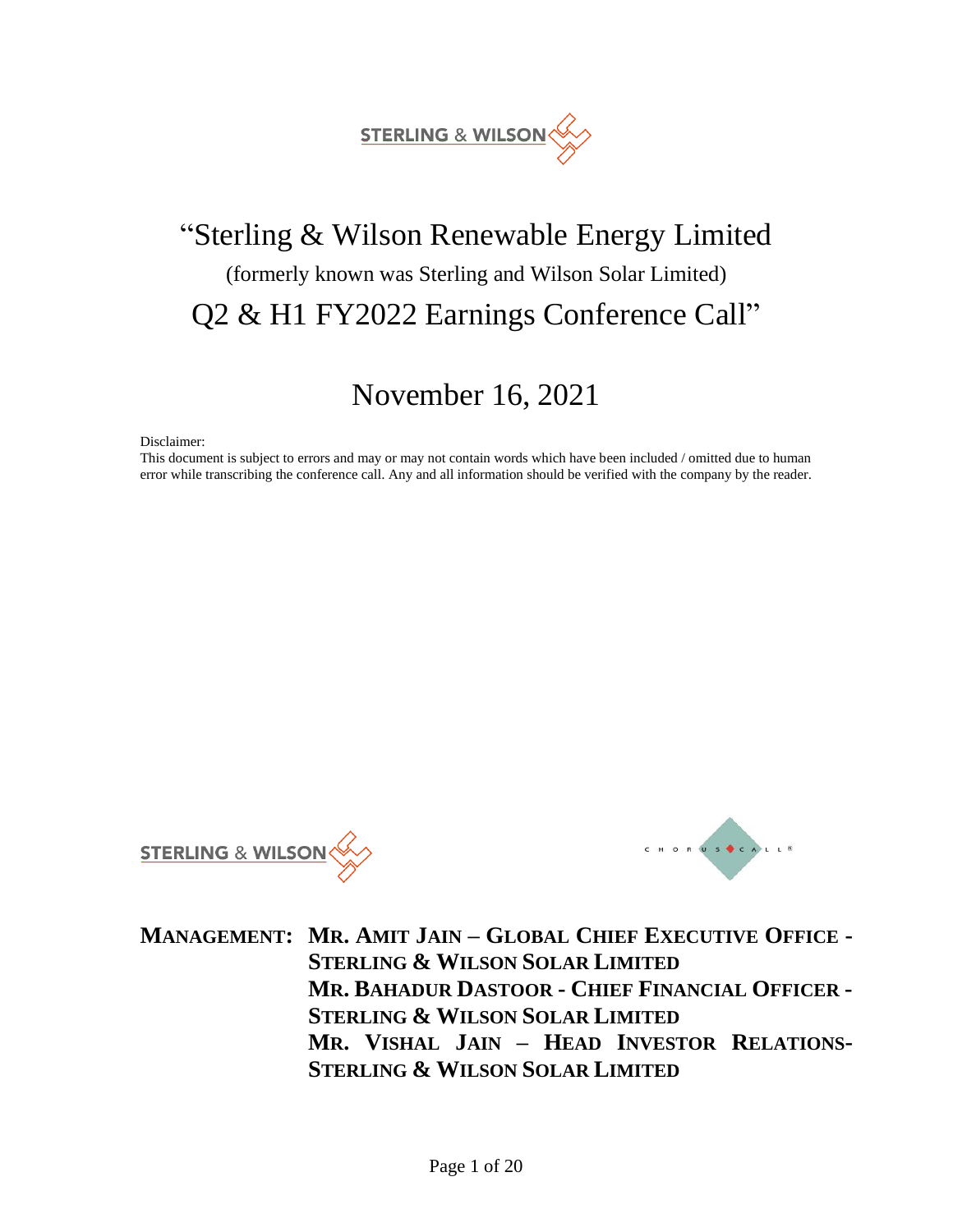

**Moderator**: Ladies and gentlemen, good day and welcome to the Sterling & Wilson Solar Limited Q2 and H1 FY2022 Earnings Conference Call. This conference call may contain forwardlooking statements about the company, which are based on the beliefs, opinions and expectations of the company as on the date of this call. These statements are not the guarantees of future performance and involve risks and uncertainties that are difficult to predict. As a reminder, all participant lines will be in the listen-only mode and there will be an opportunity for you to ask questions after the presentation concludes. Should you need assistance during the conference call, please signal an operator by pressing "\*" then "0" on your touchtone phone. Please note that this conference is being recorded. I now hand the conference over to Mr. Vishal Jain - Head Investor Relations. Thank you and over to you, Sir!

**Vishal Jain:** Good morning everyone. I welcome you all to Q2 FY2022 and H1 FY2022 earnings call. Along with me, I have Mr. Amit Jain – Global Chief Executive Officer, Mr. Bahadur Dastoor, Chief Financial Officer, and Strategic Growth Advisors our Investor Relations Advisors. We will start the call with an update on the Solar Power Industry and operational highlights for the quarter and half year by Mr. Amit followed by financial highlights by Mr. Bahadur, post which we will open the floor for Q&A. Thank you and over to you, Amit.

**Amit Jain**: Thanks, Vishal and a warm welcome to all the participants on this call. I would like to give a quick update on the stake acquisition by Reliance Industries, solar power industry and other allied renewable businesses and status on our business operation.

> In October 2021, Reliance New Energy Solar Limited, wholly owned subsidiary of Reliance Industries Limited, executed definitive agreements with promoters of the company to acquire 40% stake in Sterling & Wilson Solar Limited by combination of primary investments, secondary purchase and open offer. This deal would entail a cash inflow of Rs.1,100 crores into Sterling & Wilson Solar Limited from preferential issue to Reliance New Energy Solar Limited, thereby strengthening the balance sheet and further improving our financial profile.

> Reliance is committed to making India a global leader in green energy based on latest and most cost competitive technologies and development capabilities. Sterling & Wilson Solar Limited with its engineering talent, deep domain knowledge, global presence and experience of executing some of the most complex projects globally will become an important part of solar value chain of Reliance group. Sterling & Wilson Solar will immensely benefit from Reliance group integrated new energy vision, which will further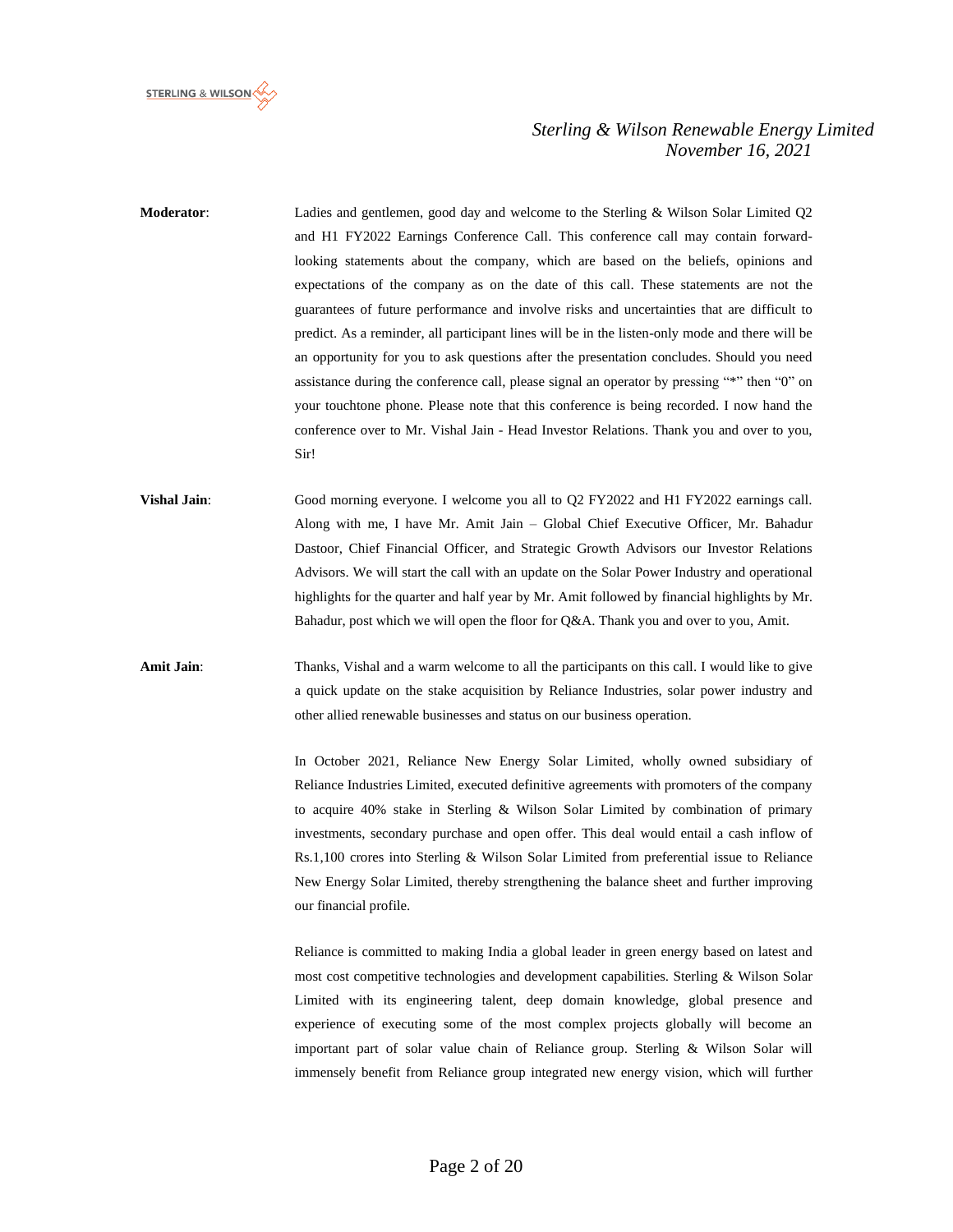

strengthen our position as a leading EPC and O&M player globally. This will provide us with great opportunity to further accelerate our revenue growth.

Now, I will give you an update on our waste to energy business. We signed our first waste to energy order in United Kingdom for approximately to Rs.1,500 Crores from a leading developer of energy assets in UK and Europe. The project is in collaboration with an associate company and the project will be executed over a period of 3 years, which will provide consistent revenue stream year-on-year. The facility will process 23.2 tonne of nonrecyclable solid municipal waste per hour, diverting over 1,85,600 metric tonne of waste each year and generate around 19.6 megawatts of energy. As per the contract, the company would receive 15% of the contract value as advance.

For our waste to energy business, we largely plan to focus on Europe and UK, which constitute 40% of the global waste to energy market. We have recently opened a branch office in UK. The waste to energy market in Europe and UK is expected to grow by US \$5.25 billion annually for coming 5 to 7 years. About 70 new plants are anticipated to come every year until 2027. There is a robust pipeline for waste to energy business worth USD 685 million in UK markets. We expect gross margin for waste to energy business upward of 10% with negative working capital cycle.

Now, as we informed during our last call that we have entered into a battery energy and storage system business. Battery energy storage system is expected to grow in next 4 years to \$12 billion annually. UK and Europe will be the next big consolidated market with UK, Germany, France, Italy, and Spain being top five countries. We have added team of battery experts, sales and execution team to capture this market opportunity and have bid order pipeline of 1.4 gigawatts hours across US, Australia, Europe, and Latin America.

Now, the solar industry continues to face headwinds due to unprecedented increase in cost of modules, commodities and freight cost over the last one year. It was earlier anticipated that situation would ease out and order finalization would pick up in H2 FY2022. However, the prices continue to rise making the project for IPPs unviable and hence we anticipate that majority of order finalization will shift from current year to FY2023. As a result the shortterm outlook continues to be challenging. The long-term outlook continues to remain robust due to global thrust on clean energy and significant solar capacity additions planned by IPPs globally.

Our overall addressable market across the globe for solar EPC project is expected to grow at 14% to 15% per annum. We have increased our focus on two larger significant green energy markets - US and Europe. The USA market is expected to add 25 gigawatts in 2022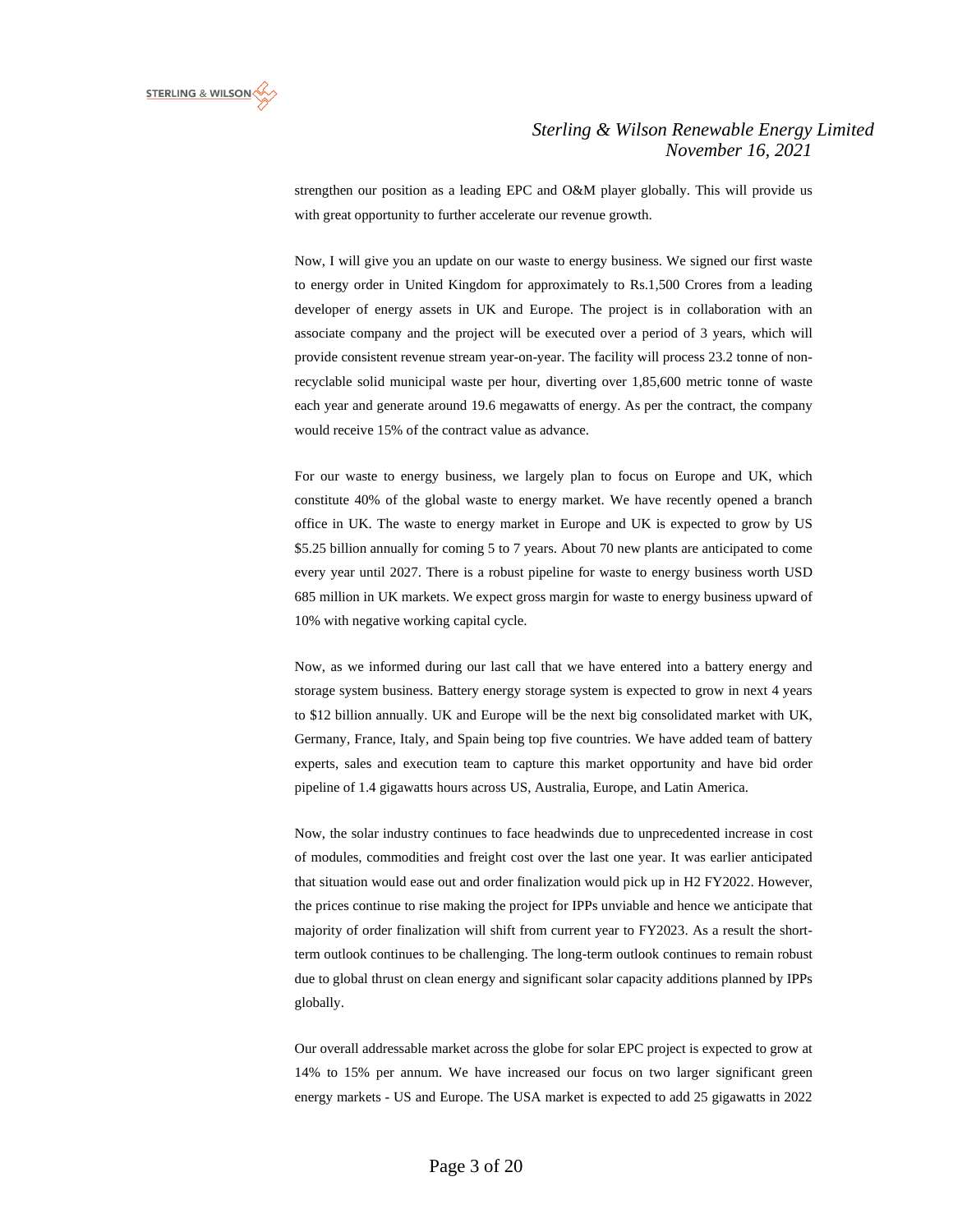

with 75% of the projects in utility scale. The recent US government policies have given a significant impetus to the growth of solar and energy storage, which gives us an exciting growth opportunity in one of the largest global markets. We have already completed 7 projects aggregating 38 megawatts in US. Currently two large projects in USA aggregating 400 megawatts are in progress and expected to be completed by Q1 FY2023. This has resulted in Sterling and Wilson being recognized as a strong EPC player in the US market.

In Europe, we have already opened our office in Spain last year, which will be our headquarter for European operations. 200 gigawatts of solar PV installation is expected by 2030 owing to shut down of coal, gas and nuclear plants. We will be pursuing development activities in both US and Europe to secure more EPC business and increase market coverage in these markets.

Further the Indian market will continue to remain our focus. At recently held COP26 Summit, Prime Minister, Mr. Narendra Modi enhanced India's target for installed renewable energy capacity by 2030 to 500 gigawatt and also pledge to make renewable energy 50% of the country's energy mix by the end of the decade. So, the Indian solar power market is brimmed for enormous growth over the next decade.

Our unexecuted order book as on November 30, 2021 stands at Rs.6,730 Crores, which is executable over the next 12 months. It is important to note that the module price risk is limited only to the pending partial supply for the two projects aggregating 422 megawatts amounting to Rs.765 Crores.

Now coming to our solar O&M business - our portfolio as of date is 8.4 gigawatt as of September 30, 2021 with third party O&M constituting 44% of the portfolio. We are focusing on increasing international O&M portfolio through organic and inorganic route. Our enhance value to customer through O&M differentiations like drone thermography, strong analytics and predictions, IV Curve Tracer, underground cable fault finder, etc., will help us to expand our O&M portfolio.

With this, I will ask Mr. Bahadur our CFO to take you through the consolidated financial highlights. Thank you very much. Over to you, Bahadur!

**Bahadur Dastoor**: Thank you, Amit and good morning friends. I will take you through the consolidated financials for the half year ended September 30, 2021. Revenue for H1 FY2022, has been 2,633 Crores as compared to 2,405 Crores in H1 FY2021. O&M constituted 4.3% of total revenue in H1 FY2022.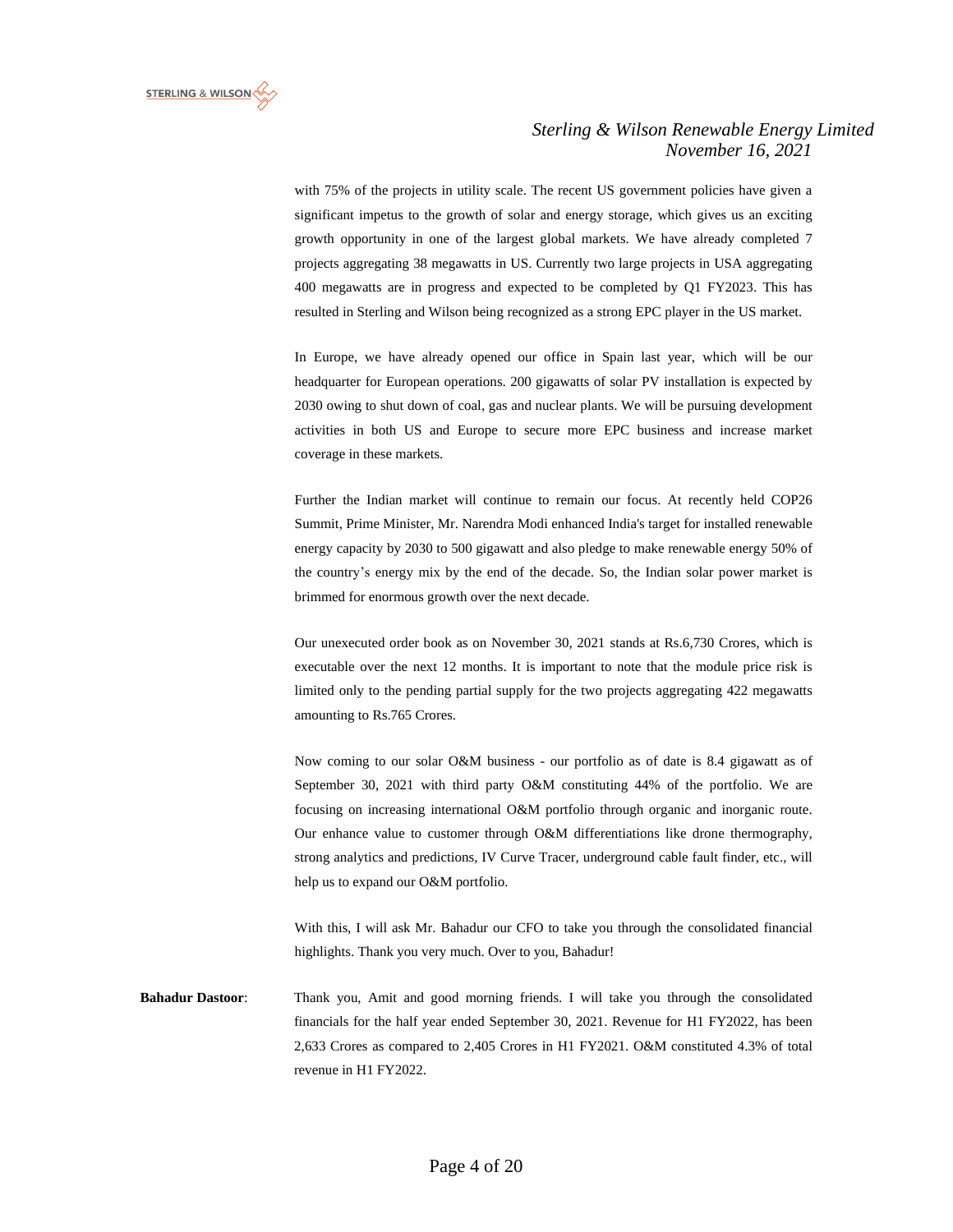

The region wise revenue breakup is as follows: Australia contributed 57%, American contributed 27% followed by India which contributed 13% and balance 3% by MENA and Africa region. At a company level, the gross margins were impacted significantly in H1 FY2022 on an account of unprecedented increase in prices of modules, commodities and freight and higher execution cost due to COVID.

If we were to eliminate these unprecedented price increases, then the normalized gross margin for H1 would have been 3.5%, Further the normalized margins for H1 continue to remain lower on an account of carry forward impacts of items, which had affected FY2021. Recurring overheads for H1 FY2021 increased by Rs.8 Crores to Rs.171 Crores. In H1, we have also accounted for accelerated mark to market loss of Rs.58 Crores on an account of cancellation and re-booking of forward contracts on expiry relating to ongoing projects. This resulted in an accelerated accounting of losses. The same has been flushed out from effective portion of cash flow hedge of the other comprehensive income resulting in negligible impact on shareholder funds. The same would be reversed in the coming quarters and would be recorded as a gain.

Now, coming to the balance sheet. ICDs outstanding as at August 14, 2021, stood at Rs.741 Crores. I am happy to state that these ICDs have been fully repaid by Sterling & Wilson Private Limited and Sterling & Wilson International FZE along with interest thereon during Q2 FY2022. With this, the entire outstanding loans of Rs.2,563 Crores as on the date of listing of the company's equity shares on the stock exchanges along with all further interest accrued till date stands repaid in full.

However, gross debt has increased from Rs.468 Crores as at March 2021 to Rs.674 Crores as at September 2021 due to advance and performance bank guarantees encashed by three customers.

We have cash and cash equivalent of approximately Rs.432 Crores and a net worth of Rs.438 Crores as on September 30, 2021. We also had a negative working capital of Rs.297 Crores as compared to negative working capital of Rs.531 Crores as on March 2021.

Receivables due for more than one year as at September 30, 2021, stood at Rs.412 Crores compared to Rs.445 Crores due for more than one year as at June 30, 2021. They comprise of related party receivable of Rs.166 Crores, which includes receivable of Rs.113 Crores against which the company has received unconditional assurance of proceeds from sale of plant.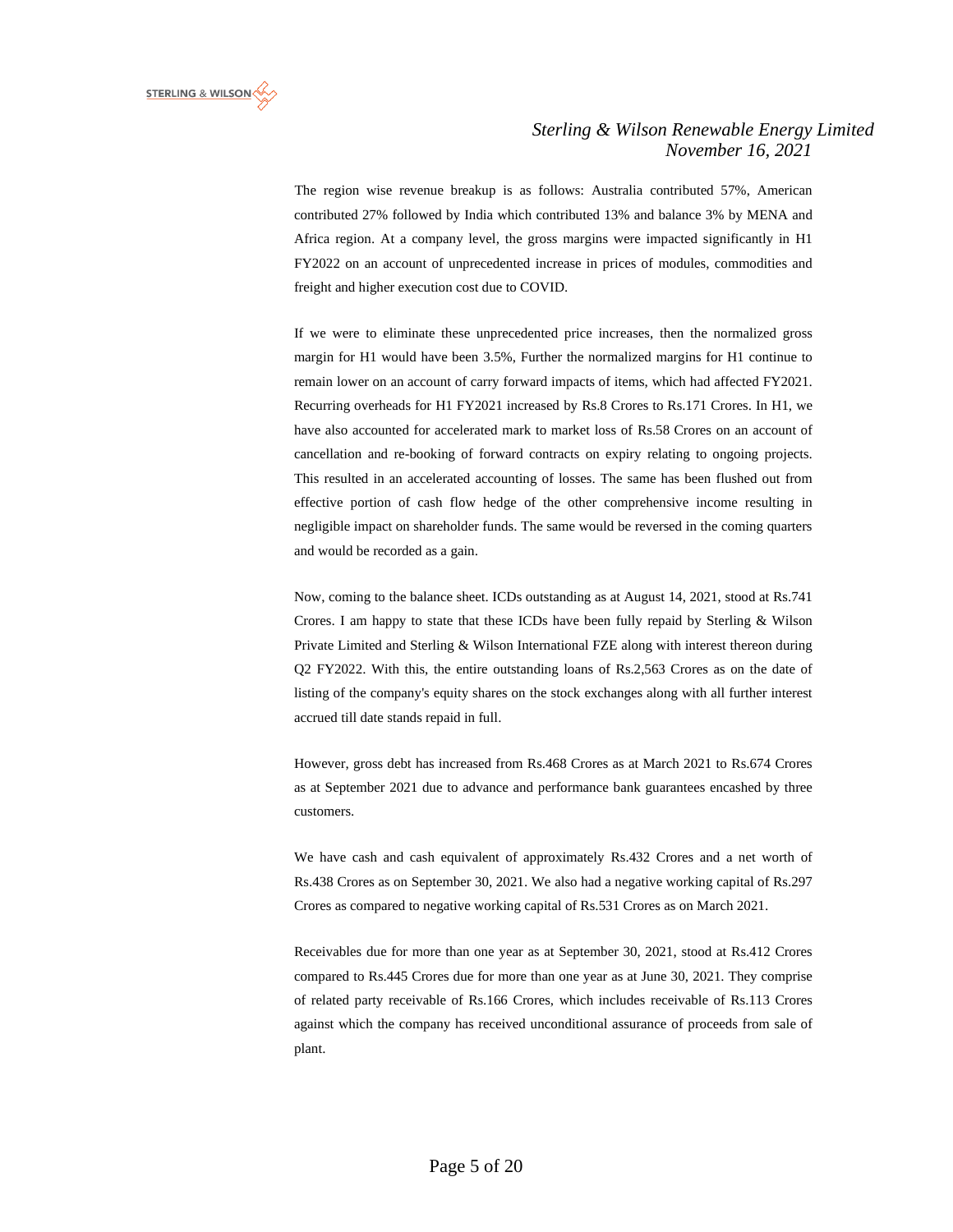

On the cash flow front during H1 FY2022, we had a negative operating cash flow from operations due to increase in working capital on an account of BG encasement of Rs.404 Crores and payment to overdue vendors. Amount received from ICDs and additional borrowings from bank have been used to meet the requirements of cash flow from operations.

Upgrade in credit ratings. In October 2021, India Ratings and Research have upgraded Sterling and Wilson Solar Limited's Long-term Issuer Rating to 'IND A-' from 'IND BBB+' while revising the rating watch to Rating Watch Positive from Rating Watch Evolving. According to the credit rating agency, the upgrade reflects an improvement in SWSL's financial and liquidity profile at the standalone level - majority on an account of an inflow of Rs.741 Crores of ICDs from the promoters, which have been used to repay the entire outstanding term debt.

The upgrade in rating also reflects an expected improvement in the business and financial profile and a further improvement in the liquidity profile of the company as there would be a further cash inflow of Rs.1,100 Crores subsequent to the acquisition of a 40% stake by Reliance New Energy Solar Limited in SWSL. Additionally, Acute Ratings and Research have also upgraded the rating for commercial papers of Rs.200 Crores to Equity A2+.

With this we can now open the floor to questions and answers.

**Moderator**: Thank you very much. We will now begin the question and answer session. The first question is from the line of Akash Mehta from Capex Investment. Please go ahead.

**Akash Mehta**: Good morning, Sir and thank you for taking my question and the detailed update on operation. The first question I had that was we had accounted for one-offs in our previous quarter results. Just wanted to know why is there a spillover of the same in this quarter and will it that continue in the second half of FY2022 as well?

- **Bahadur Dastoor:** If you see, we have explained in our investor presentation that and module suppliers have continued to increase their prices. We have faced effects of that. Also freight costs earlier used to be between \$7,500 to \$13,500 per 40 foot container which continue to increase to \$11,500 and \$18,400 per 40 foot the container. All of these price increases have led to the effects. So while we believed there were one offs, which impacted us in March 2021, the increase continues even now affecting our performance for this 6 months.
- **Akash Mehta:** And when can we except the company turnaround in terms of our operation metrics?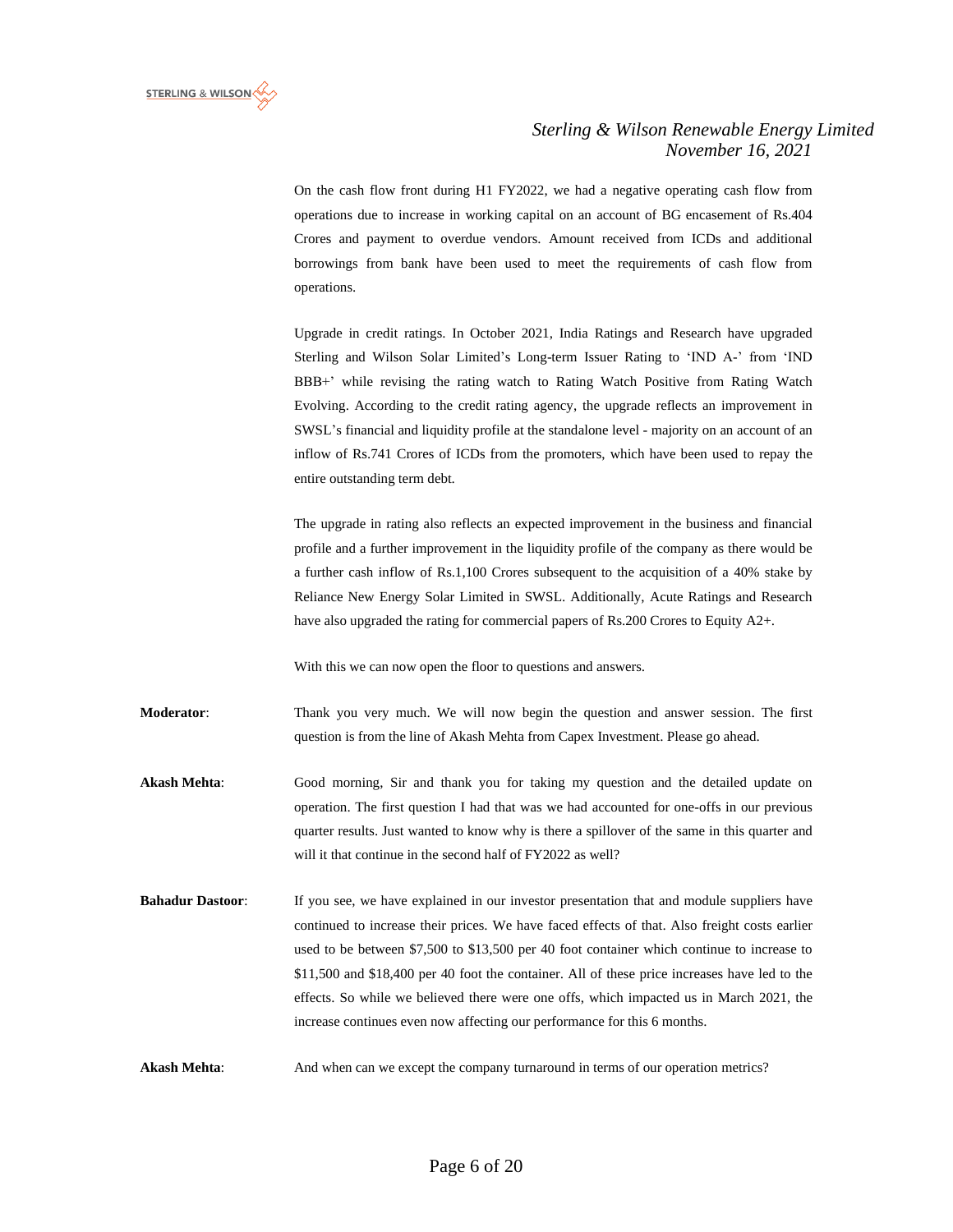

- **Bahadur Dastoor:** The prices which are going right now are too volatile for someone to take a complete view on when this turnaround is expected. We will have to wait for the super cycle to calm before we are in a position to give a prediction on how things will turnaround.
- **Akash Mehta:** And just last question would how does the company plans to hedge itself against any future volatilities in module, commodities and logistics prices, any colour on that?
- **Bahadur Dastoor**: So, the company right now is in various stages of discussions with module suppliers as well as customers to try and reduce the dependencies on various cost. While for modules we definitely have a kind of strategy in place. One has to keep in mind that as far as logistics costs or other costs are concerned it is a part of business risk, which has to be adequately costed, which we have been doing from a number of years, except for the commodity super cycle, which has existed over the last 9 to 12 months.
- Akash Mehta: I think that is it from my side, thanks.
- **Moderator**: Thank you. The next question is from the line of Mohit from DAM Capital. Please go ahead.

**Mohit**: Good morning, Sir and congratulations on getting a marquee investor as a shareholder. Sir, my first question is how does this new investor coming in changes our opportunity basket and does it change anything in terms of strategy for us for the next couple of years?

**Amit Jain**: So, as you know with the new investor coming in - as you must have known that Reliance has committed to make India a global leader in Green Energy based on the latest and most competitive technologies and they are capturing the entire value chain of the solar starting from silicone to modules and storage. So couple of years down the line, we will be able to source all the products from India and that will reduce our dependency on the global markets. So that will enhance our portfolio as well as reduce our risks significantly. So this partnership will add a lot of value to our portfolio, to our top and bottom lines. And on other hand the Reliance has also committed to make India a Green Energy Hub, so they will be adding significant capacities, which will also add to our business top and bottom line. And our balance sheet will grow stronger year by year. So we see that all the three synergies adding to the financial strength, capturing the entire value chain and their captive projects which will be coming in India will provide lot of business to us. So all the three areas put together will give a lot of impetus to the business. And we do not see any change in our strategy going forward. So we will continue to maintain our global leadership in EPC space going forward as well.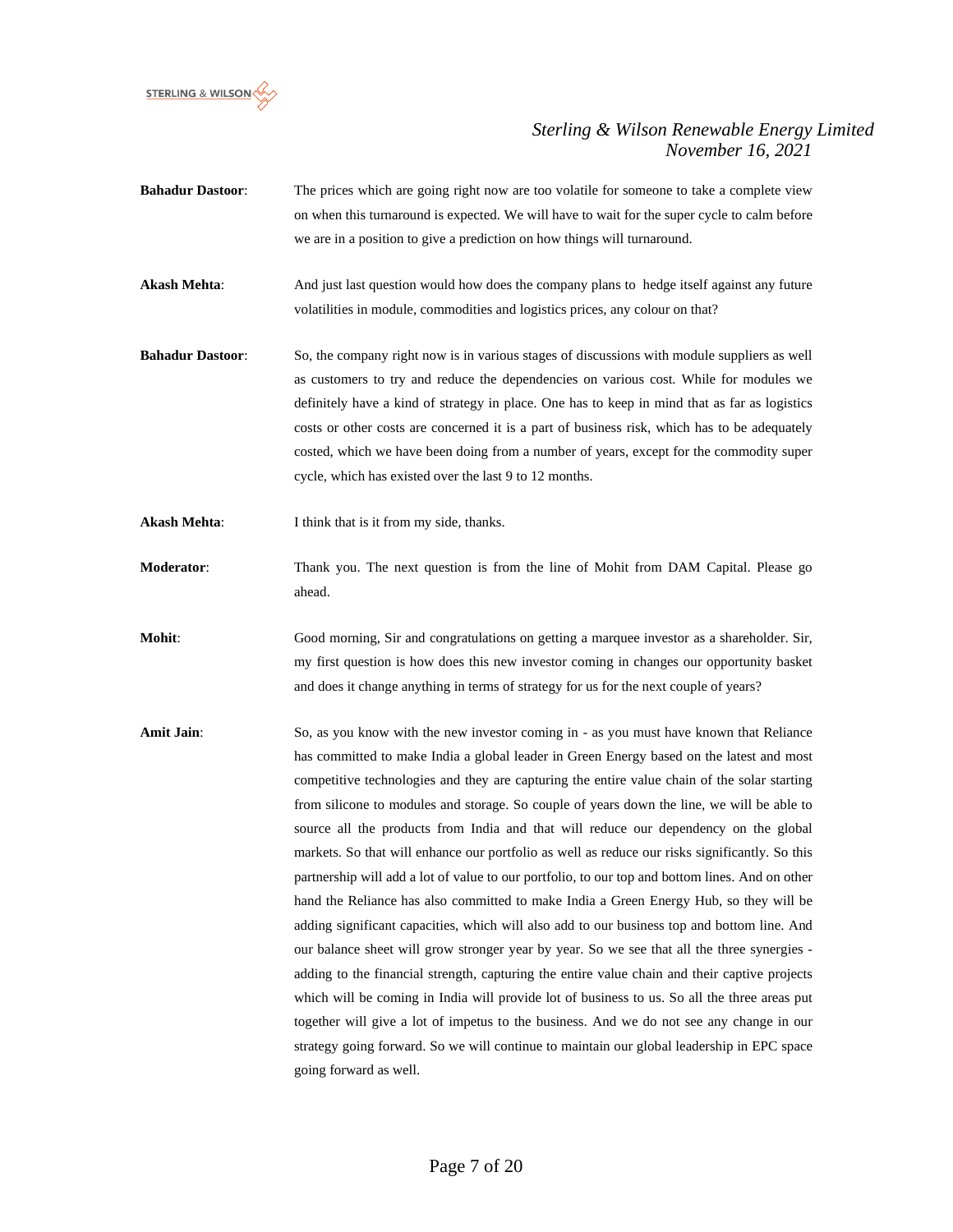

- **Mohit:** I understand that the H2 is going to be challenging for us, so how do you see FY2023 in terms of order opportunity from international and domestic market? Have you seen the clients floating tenders at least, so that we can close it somewhere in FY2023 especially in the solar space. And if you can comment something on the waste to energy market, the tendering which you believe is likely to close in FY2023?
- **Amit Jain**: So, as we have explained in our investor presentation and opening speech that though the bids were there this year as well, but the decision making has moved to FY2023 due to volatility in the global markets. So projects are not viable. But we see the markets also stabilizing and now all the pent up demand - we see the market growing at the rate of 10% to 15% every year plus decision making, which is not happening this year all the projects getting moved to FY2023. So we see a big movement and enhancement in order booking in FY2023. We foresee at this point of time, if market stabilizes, a good growth in our order booking in FY2023.

**Mohit:** How is the Middle East in the H2 or FY2023, is it going to be a key market for us?

- **Amit Jain:** In Middle East, we are taking a cautious approach, as we have explained on various investor calls that because of the Chinese competition in the Middle East market we are very, very cautious, so we are taking wait and watch approach in Middle East market. But US, Europe, Latin America will be going to be very, very strong markets for us and we see a lot of robust growth in those three markets and they are our target markets.
- **Mohit:** How is Australia right now?
- **Amit Jain**: Same applies to Australia, for FY2023 (because not many of the projects getting decided this year) we see a like regular growth plus a pent-up demand in Australia markets as well.

**Mohit**: Understood, Sir. Thank you and all the best.

**Moderator**: Thank you. The next question is from the line of Avneet Anand from Emkay Global. Please go ahead.

- **Avneet Anand**: Thanks for the opportunity. First, I wanted to know the Reliance association obviously great news, but how does an investor in Sterling take this from the point of view that its module are being sold from some of the entity through Reliance, how does this profitability in the two entities get adjusted?
- **Bahadur Dastoor**: This is a little presumptuous at the moment. Obviously all related party transactions are by law at arm's length. We will be able to talk on this appropriately once Reliance's module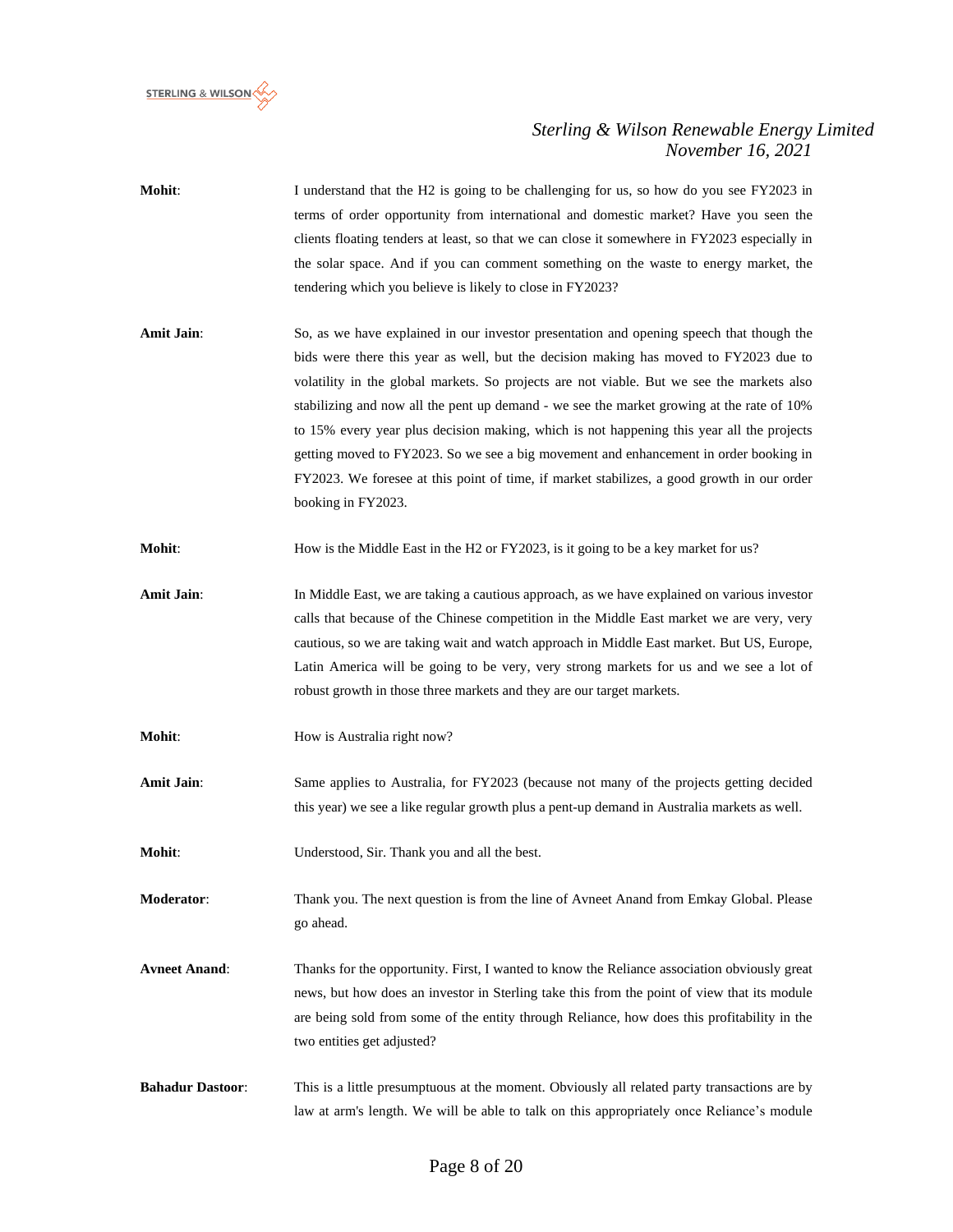

capacities are in place. And as of right now I would not say dependency because modules are not available till such time as Reliance comes up with its factories.

**Avneet Anand**: Secondly, you did mention that even if you adjust for the one off that we have had, the gross margin in H1 should have been somewhere around 3% to 4%, right. So we used to do somewhere around a double digit number in the last 2 to 3 years. So what is needed from the company and the external environment point of view that it will go back to our double digit gross margin numbers say in 2023-2024 whatever timeline you think is suitable?

- **Bahadur Dastoor**: First of all the 3% is also because of the carry over effects of the one offs, which we faced in Q4 of FY2021. Otherwise we would have been close to what we normally do. At the same time what we are seeing is that global bids have again gone up by almost 20% to 30% due to increase in prices and these projects will come up for bidding next year. So if all of this stabilizes, if the external environment stabilizes, I see no reason why we cannot go back to what our normal margins were in the earlier years. But as of right now these have been affected as we have repeatedly said due to the ongoing external issues, not entirely within the control of the company. This is something that has affected various industries and most notably the solar industry and not just Sterling & Wilson Solar.
- **Avneet Anand**: I appreciate that, thirdly and this is my last question, see if we go one to two years back domestically probably we were 20% odd plus or minus 5% in terms of our order book - we used to be around Rs.2,000 Crores. If we see in the last two to three years say Tata Power does EPC solely in India has as an order book almost of Rs.8000 Crores to Rs.9000 Crores. So what exactly have we missed in the domestic market which itself is a decent market as of today, where we were almost number one and now fairly have slipped a lot?
- **Bahadur Dastoor**: No, we have not slipped a lot. We are still in the top two as far as the domestic market is concerned. Of course with Reliance coming in that will certainly help us drastically in the domestic business for sure. We continue to remain in a leading position in the domestic markets - even right now we have won orders in this year in the domestic market from two premium customers. We do not believe that we have slipped so much right now and we will continue to maintain one of our leading positions in the market. And of course let us keep one thing in mind, that when we are talking of our turnover, we do not have modules in domestic business, it is always ex-modules; while Tata Power includes modules in its overall scheme of things - so that also brings into account almost 40% differentiator in terms of turnover. We are also very highly selective in choosing of our customers not to say they must not be, but we prefer to be cautious.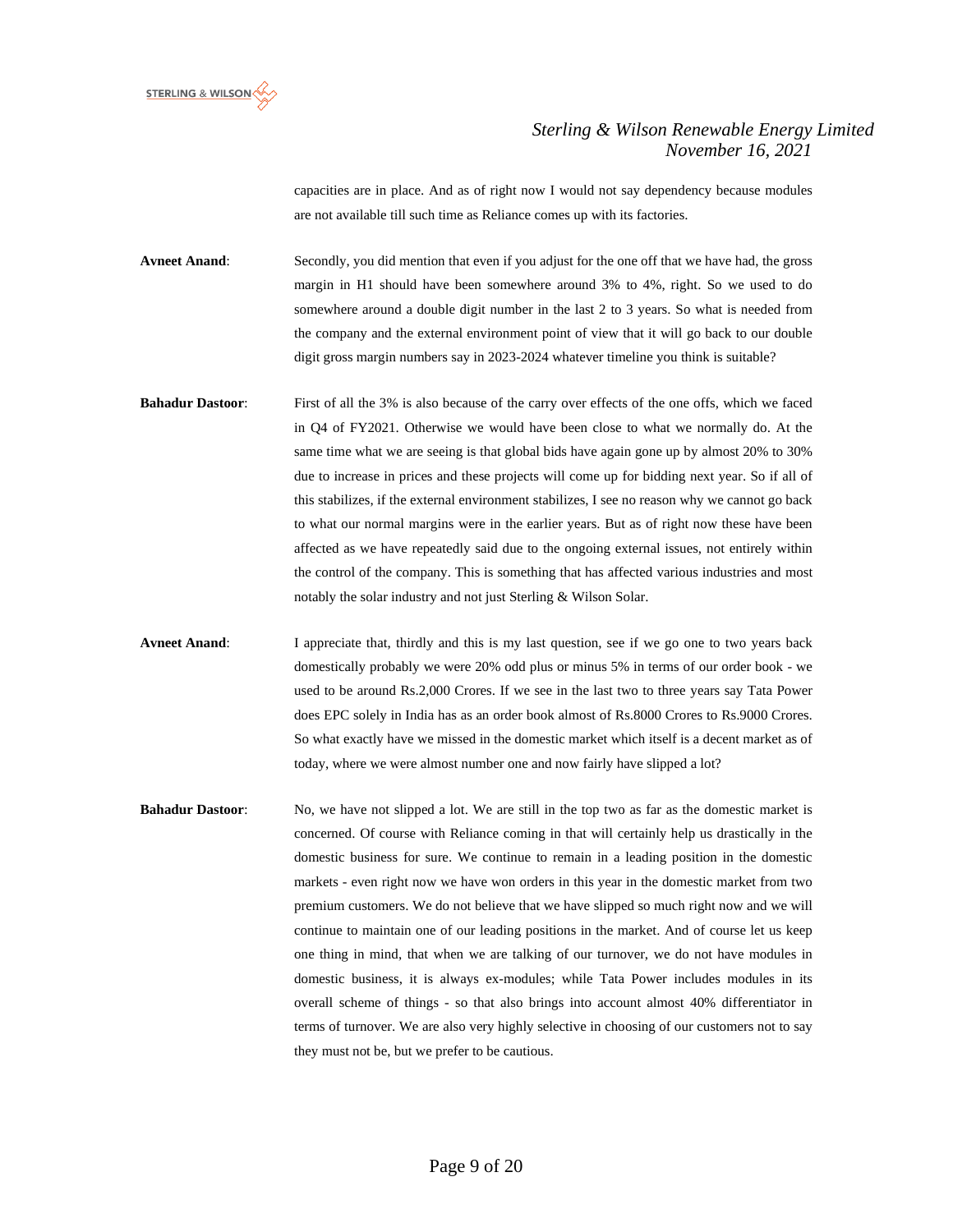

- **Avneet Anand**: And do we do public sector orders, because I do not see there were lot of public sector orders in India from the types of say NTPC and SJVN and others. So do we participate in tenders from them in EPC?
- **Bahadur Dastoor**: Yes, we do, unless the tender include sourcing of land because there is too much of risk if land sourcing is also involved especially in India, so we do not do any orders with land.
- **Avneet Anand**: So ordering other than India, how much of that would include orders with sourcing or without sourcing of land, ballpark number will help us?
- **Bahadur Dastoor**: We do not do any orders with land, none.
- **Avneet Anand**: If India is 10 to 15 gigawatt market now and it will grow what percentage of that would with sourcing of land and what percent without sourcing of land?
- **Bahadur Dastoor**: We will have to check and come back to you once available.
- **Avneet Anand**: No issue, Sir. Thanks a lot.
- **Moderator**: Thank you. The next question is from the line of Samir Palod from AUM Fund Advisors. Please go ahead.
- **Samir Palod**: Thank you for the opportunity, Sir, just if you can walk us through when on your module prices started going up and the logistics cost going up, what would be the behavior of your customers or IPP? What sort of discussion that you had with them for letting some pass through, etc., so just want to understand the structure of the industry when this unprecedented volatility comes into being in your business?
- Amit Jain: When this unprecedented volatility in module and logistics started coming in, we have initiated discussions with most of our customers where we are getting impacted. And discussions are in advanced stage and some of our customers have given some compensation to us also. And discussions are in advanced stages with other customers. And as the part the module and the commodity risk is on us but going forward we are building some strategies to pass on the risk the customers and protect from the increase with our module suppliers as well. So that is an ongoing process and that is in place.
- **Samir Palod:** Because the module suppliers from China obviously have not agreed to stick to their commitment, so how are you going to enforce anything against Chinese module suppliers? Is it going to be via bank guarantee?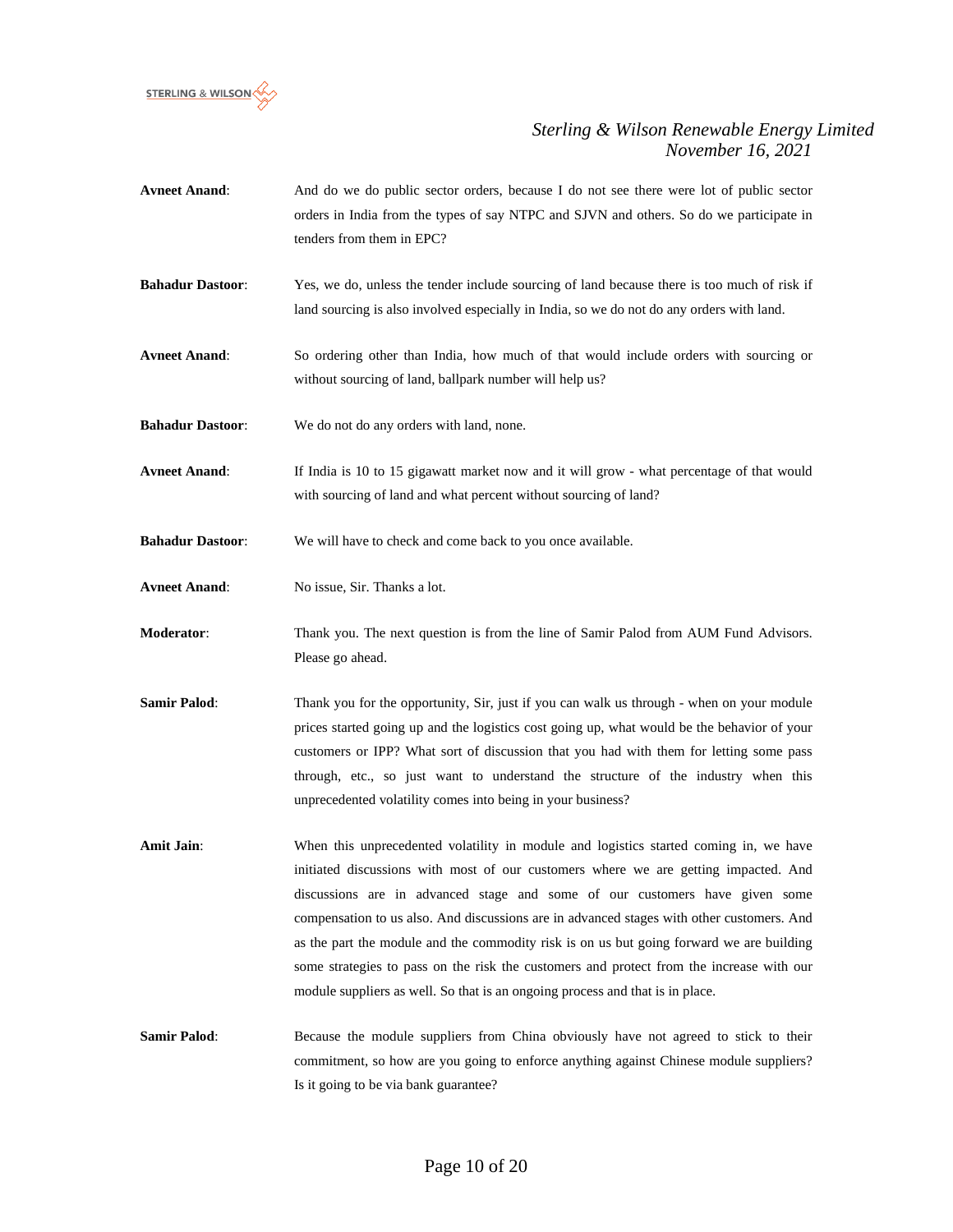

- Amit Jain: Yes, that is one of the strategies to have the higher amount of bank guarantee from the module suppliers in China as well as part of our bidding strategies as to how to protect the maximum risk at the bidding stage, so that the risk can be passed on to the customers going forward.
- **Samir Palod:** But isn't the customer and IPPs who has built in at a particular power price very sensitive to any increase in the cost of the project?
- **Amit Jain**: That is why this year all the projects are getting pushed out to next year. They are sensitive but they are also working on strategies and building in tariffs. As you would see that in this year in most of the tariffs where the biddings are happening, the tariffs have gone up by 10% to 20%. So everybody is taking those factors into account and building suitable strategies to handle this price increase and to protect against the volatility in the market.
- **Samir Palod:** My second question is for your unexecuted order value, how much more gross margin damage are you going to see or is that whatever is current prices have already been taken to the provisions you are taking? Are we going to see extended gross margin level losses for the next two quarters as this order book gets executed?
- **Bahadur Dastoor**: So, I break up this into two parts, first of all what is the module exposure that we have in the unexecuted order value. As of right now the pending partial supply of modules are only for two projects, which is 420 megawatt odd aggregating to about Rs.750 Crores. For this the orders are finalized, the LCs have already been opened on the vendor. Now if there is no further reneging, this is the kind of quantum that we have already factored in as part of our cost. As of right now we have taken all costs which we believe are required for completion of the project. But we are in circumstances where prices are not fully within industrial control, things are fluctuating. So we expect that gross margins of H2 will also remain suppressed. As I have mentioned we have taken all the cost already in place, unless there are further increases which come in, which are beyond calculation at the moment.
- **Samir Palod:** So if everything has already been taken at current prices then why will gross margin in the next two quarters not trend back to high single digit or even your earlier 10% odd levels? I understand if prices remain further volatile or go up further, but if those prices remain constant, why should you not be able to maintain gross margin over the next 2 quarters? Is there anything that I am missing?
- **Bahadur Dastoor:** No, you are not. So we will have the gross margin. But if you are looking at it from an annual basis it will be a suppressed overall picture. As of right now we are definitely seeing gross margin being higher in H2 as compared to H1 - unless there is a module, logistics or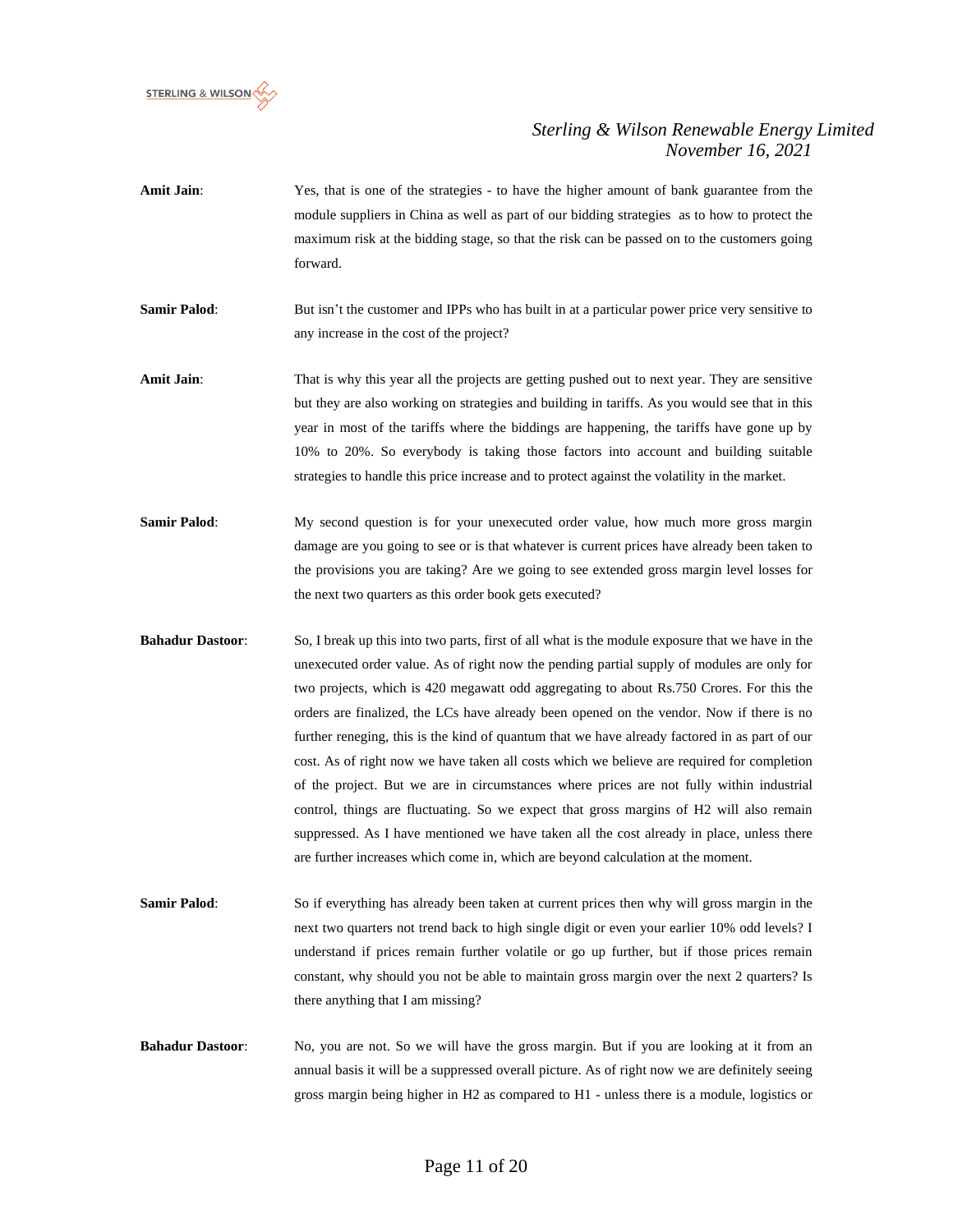

commodity impact which comes and hits us. So all things remaining constant, your understanding is absolutely right.

**Samir Palod:** So, would it be fair to say this unprecedented volatility in logistics and module prices have sort of overall changed their way the whole solar EPC contracting business is going to be renegotiated both at the IPPs end and at the vendors end?

- **Bahadur Dastoor:** As I mentioned a little while ago, while we do have strategies which we are implementing for modules one has to keep in mind that things like commodity, freight, etc., are part and parcel of business risks and therefore that is not something that can be completely passed on. Of course buffers can be built into cost which we do even now, but those buffers have been breached. If you would see are investor presentation on slide #7 it clearly shows how last year the freight costs were about \$1,800 to \$2,000 per 40 foot container, they are at \$18,000 and \$11,000 per 40 foot container now. These are phenomenal price hits, which no one can take. But again answering your question - in the next two quarters if everything remains a constant, for that quarter the gross margin would be up, but on an overall year basis, it would definitely be suppressed.
- **Samir Palod:** Thank you for that and all the best.

**Moderator**: Thank you. The next question is from the line of Vipul Lamba from Lamba Investments. Please go ahead.

- **Vipul Lamba**: Thanks for taking my question. What is the base commodity for module prices because the price increase which has happened is significant and other than the base commodity, is there anything else in power, you know demand like gap or anything else which is leading to such kind of increase and what do you see as a future trend coming up?
- Amit Jain: So, the base commodity for module system is polysilicon, the price of which have shot more than 4 times over last one quarter. As you know the major production of polysilicon is happening in China and prices have got significantly impacted. And some of the facilities in China has come under scrutiny from various countries because of the social issues and that has also impacted the polysilicon prices. Also the production of polysilicon & modules was severely impacted over last one month due to the power rationalization in China. So most of the manufacturing, not only polysilicon and module manufacturing facilities, the other facilities are operating almost half their capacity which has created a supply demand gap as well as the price increase due to increase overheads and production costs by the manufacturers in China - so this has led to a sharp jump over last 4 weeks itself. So, we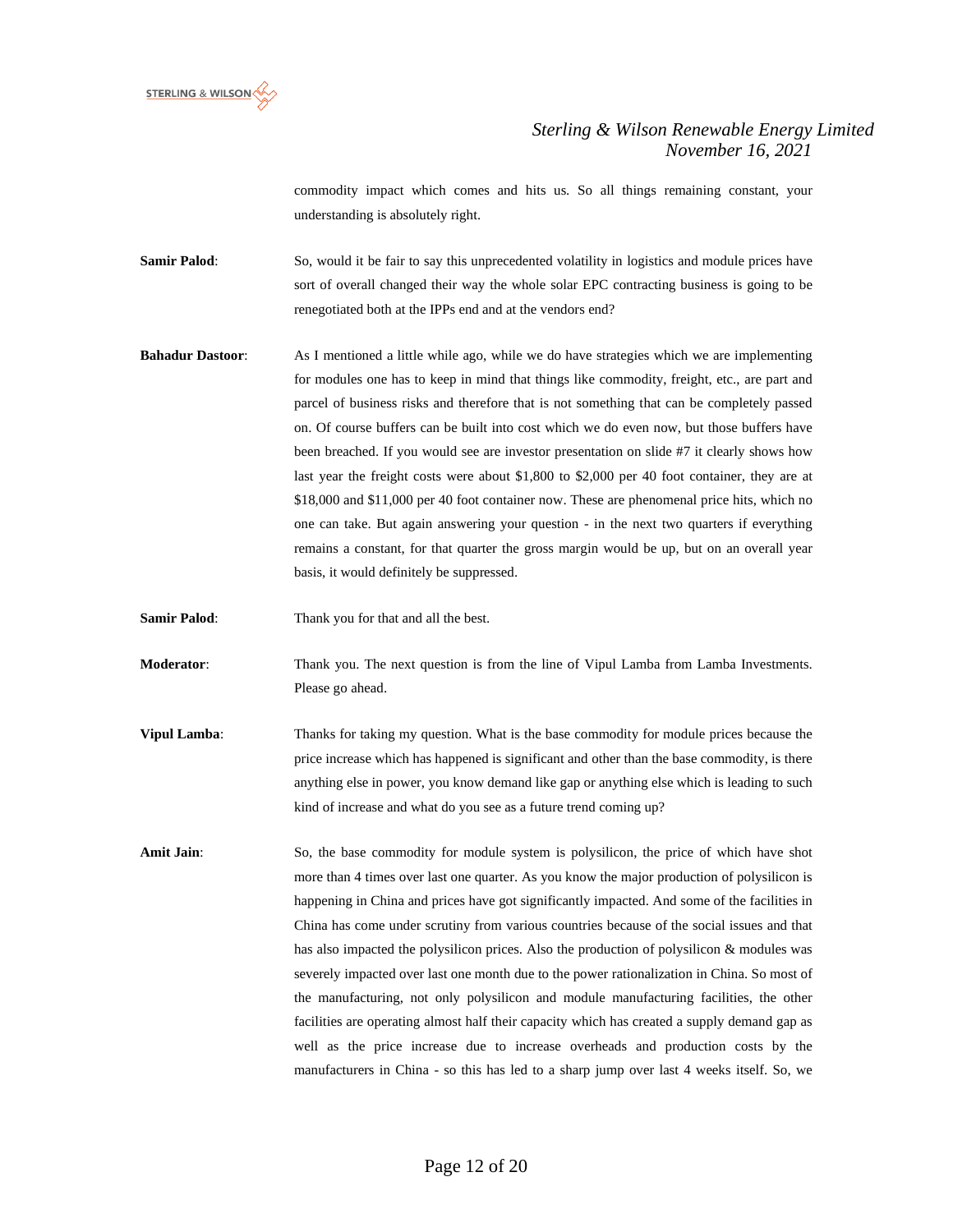

have seen significant increase there, so that is the immediate reason for the increase in model prices.

**Vipul Lamba:** And in terms of the future trend as the solar industry is dependent on this, what do you see because these kind of challenges we are talking about considering the Chinese economy they may go on for some time - the unrest which is there or the slowdown which is there in the China right now, this may continue. So how do you see the impact on the overall industry including your business even if you start passing on the cost and derisk yourself from the module price risk, but how do you see the overall industry moving?

Amit Jain: The industry has realized that - all the countries and globally - there is a momentous delinking from China and local capacities are coming up. And as we have said in India also the huge capacities will come up in the next 18 to 24 months. So as we see the short-term it will continue to be challenging, but in the long run we will be de-linking ourselves. The global dependencies will reduce and we will be able to produce products from Indian market and that will provide a significant risk reduction in our operations.

- **Vipul Lamba**: And what do you see this Reliance deal getting completed and is there a possibility of, because they are buying 40%, how would be the promoter share look like after that shareholding?
- **Bahadur Dastoor:** I will take that, it is broken up into three tranches. The first tranche is where there will be an infusion of about Rs.1100 Crores into the company. That would give them close to 15% of the enhanced share capital base. Post that they will acquire about 10% of the enhanced base which they would buy from the promoters taking them to 25%, triggering an open offer. In the open offer, they would want to come to about 15% more - thereby taking it at 40%. In the open offer, if they receive more they would sell down - they and the promoters would sell down such that on an overall basis finally Reliance would be at 40%, the existing promoters would be around 35% and the public shareholding will be about 25% to 26%. This is the overall understanding that is there and how the deal will go forward.
- **Vipul Lamba:** And from a future strategy perspective in terms of business, is that we are trying the best possible to de-risk from the commodity price and be a more of a service player rather than the product business - that is right?

**Bahadur Dastoor:** No, we will always be supplying products as part of our overall offering - except in markets where modules are not part of our scope for the moment, example India, but everywhere else we give balance of supply or BOS as we call it for the entire EPC offering.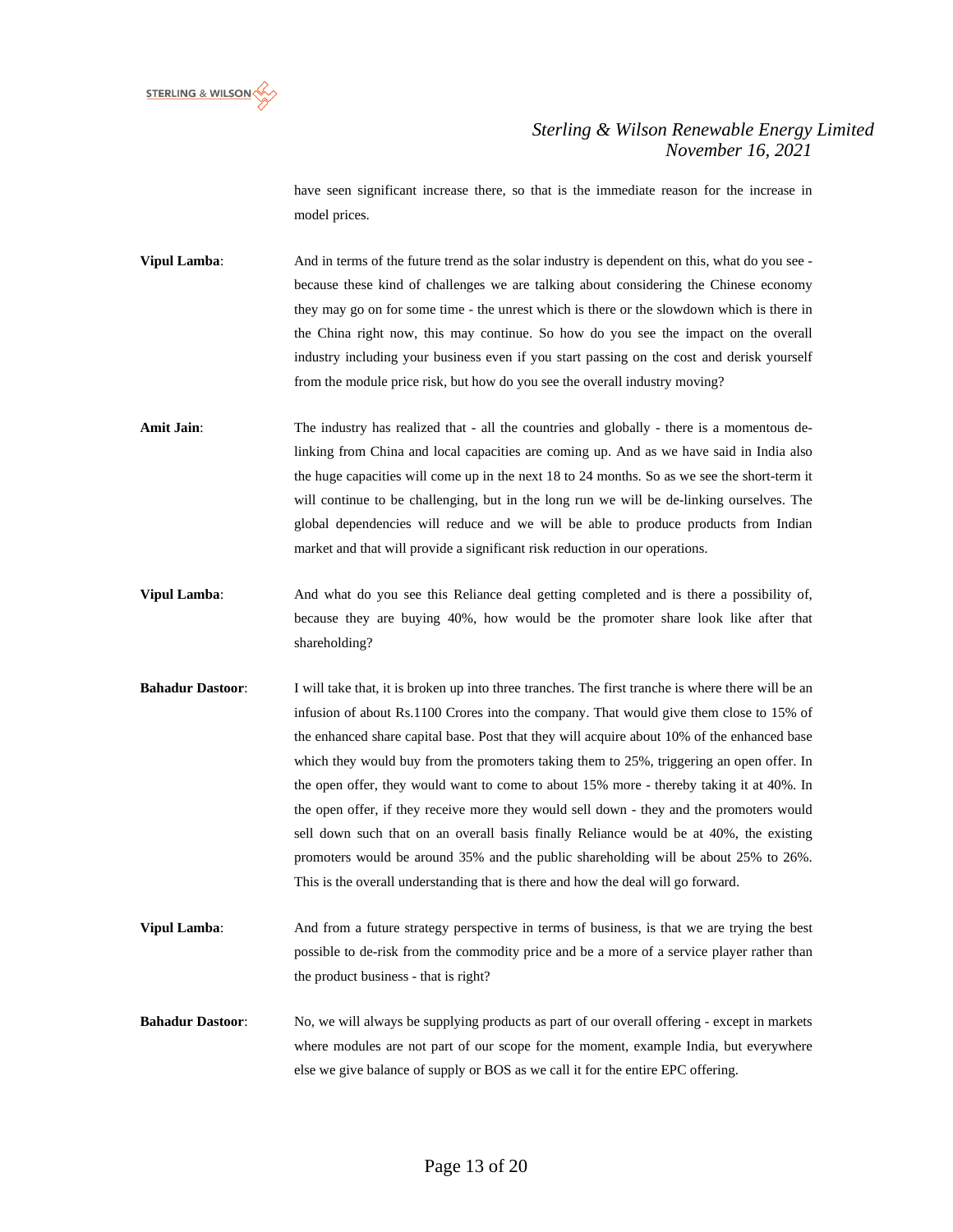

- **Vipul Lamba:** Just last question, how much is the backlog left where we have the old pricing, and the cost implication is that that we have to keep booking considering the pain in the market prices?
- **Bahadur Dastoor**: For all our orders, as Mr. Amit have explained our lump sum orders with a fixed price, we are in discussion with customers for asking for enhancement of cost - that is an ongoing discussion that happens, but all of our contracts are lump sum fixed price.
- **Vipul Lamba:** So, how much is the order book is such left which has this kind of risk of commodity pricing impacting our business, how much is the value of the order book which is still to be booked in?
- **Bahadur Dastoor**: So, in terms of modules as I explained it was about \$100 million in this entire Rs.6,730 Crores and roughly about Rs.4,000 Crores odd is the solar order value where the risk is there. We have factored in all the pricing, but these are the final lump sum prices which are there.

**Vipul Lamba:** Thank you. Thanks for taking my question.

- **Moderator**: Thank you. The next question is from the line of Anuj Jain from Globe Capital. Please go ahead.
- **Anuj Jain**: Good morning everyone. Thanks for taking my question. Sir, I am just having one basic question. The orders which we are taking a hit, our cycle is generally of 12 to 15 months. So I am assuming those projects which we might have initiated in the month of September 2020, and as per our cost escalation in terms of module prices and logistics, we have seen the costs over running in the last one year. So just wanted to understand while initiating contracts after June 2020, when we take that into account with the customer that costs are going haywire. So why did we take that floating kind of thing into our contract? Otherwise it is a big problem and as per our last conference call after March quarter as well as after the June quarter, as per your commentary, - I do not remember what is the bifurcation of the short-term contracts and the long-term contracts - you were saying yes, there is a possibility of cost overrun in the short-term contracts which are not of much magnitude vis-à-vis the long-term contracts. So I am not able to understand the kind of cost overrun, which is currently going on - without passing on to any of the cost increases to customers? I mean it is little surprising, so can you please elaborate on that front, Sir?
- **Bahadur Dastoor**: Anuj, I will draw your attention to slide #8 of our investor presentation, which I will just speak about. You will see that we have booked orders of about Rs.2,000 Crores out of which Rs.1,500 is the waste to energy, so the orders pertaining to solar, which is there in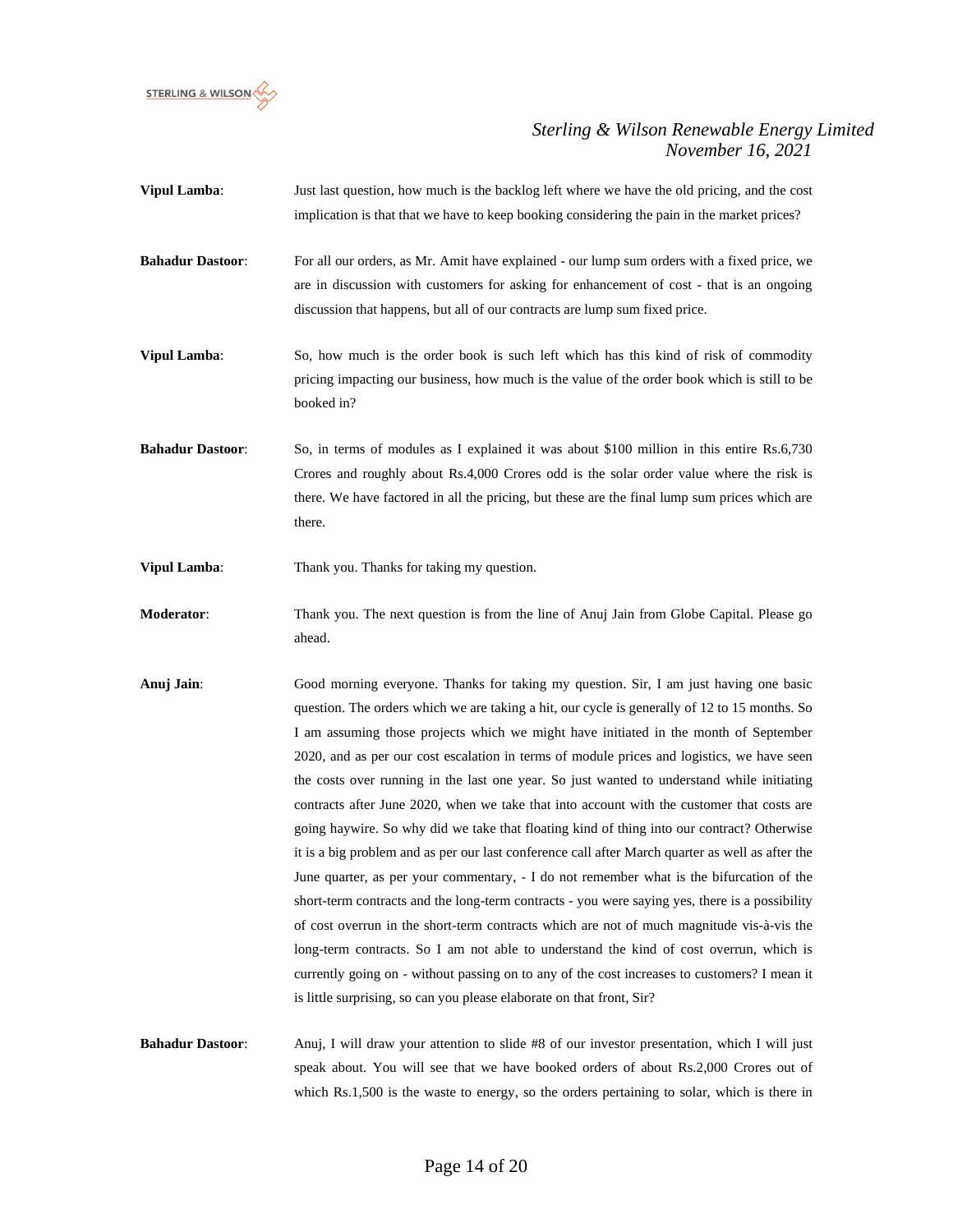

this entire UOV, which is booked in the current financial year is just about Rs.500 Crores. At the same time you will also see that price variations of almost Rs.200 Crores, Rs.183 crores to be precise have been approved by various customers. So whilst we have mentioned that we do not take risk of modules in long-term projects, but there are other prices also which have gone up not just relating only to modules. Commodities have gone up, freight have gone up and all of this continues to impact the entire UOV. So it has nothing to do with short-term or long-term except for the fact about module risk. Module risk we already explained today the balance modules which have to be shipped are just about a \$100 million or Rs.750 to 760 Crores in the entire UOV that we have as of now have. Have I addressed your question, Anuj?

**Anuj Jain**: Yes, Sir. Thank you, Sir. That is it from my side.

**Moderator:** Thank you. The next question is from the line of Manoj Dua from Geometric. Please go ahead.

- **Manoj Dua**: Congratulations with Reliance alliance. I understand this commodities volatility is a once in a lifetime, which we have seen and I appreciate that management has to work so hard to counter all this. So my question is when we suffer for that kind of loss or kind of headwind we face, which may not repeat and maybe try to create lot of hedges to protect that in future which may be too much considering our low margin business, do you think it is right to think too much for the risk in the future in terms of this super commodity cycle, thank you?
- **Bahadur Dastoor**: See, all business is fraught with risk, there is no risk there is no reward. So one has to take in a balanced view of how much of risk one needs to factor in. Obviously there are some items like modules, which we cannot live with because those would impact the business significantly. But a lot of the other line items of risk we are internally also evaluating to see how much of these we can live with - because at the end of the day business has to continue. And you have to also keep in mind that in spite of all of this, players with strong balance sheet and track record like ourselves have managed to hold our fort and will continue to go forward and reap the benefits.
- **Manoj Dua:** Can you explain me how this second tranche of shifting of shares to Reliance will happen? Will it be off market or on market can you provide some details? And if Reliance does not get the shares in the open offer, then again you have to shift it through off market or on market?
- **Bahadur Dastoor**: So the off market, on market will depend on the price which is prevailing on that day. So I cannot right now offer a comment on whether it would be off or on markets. As I have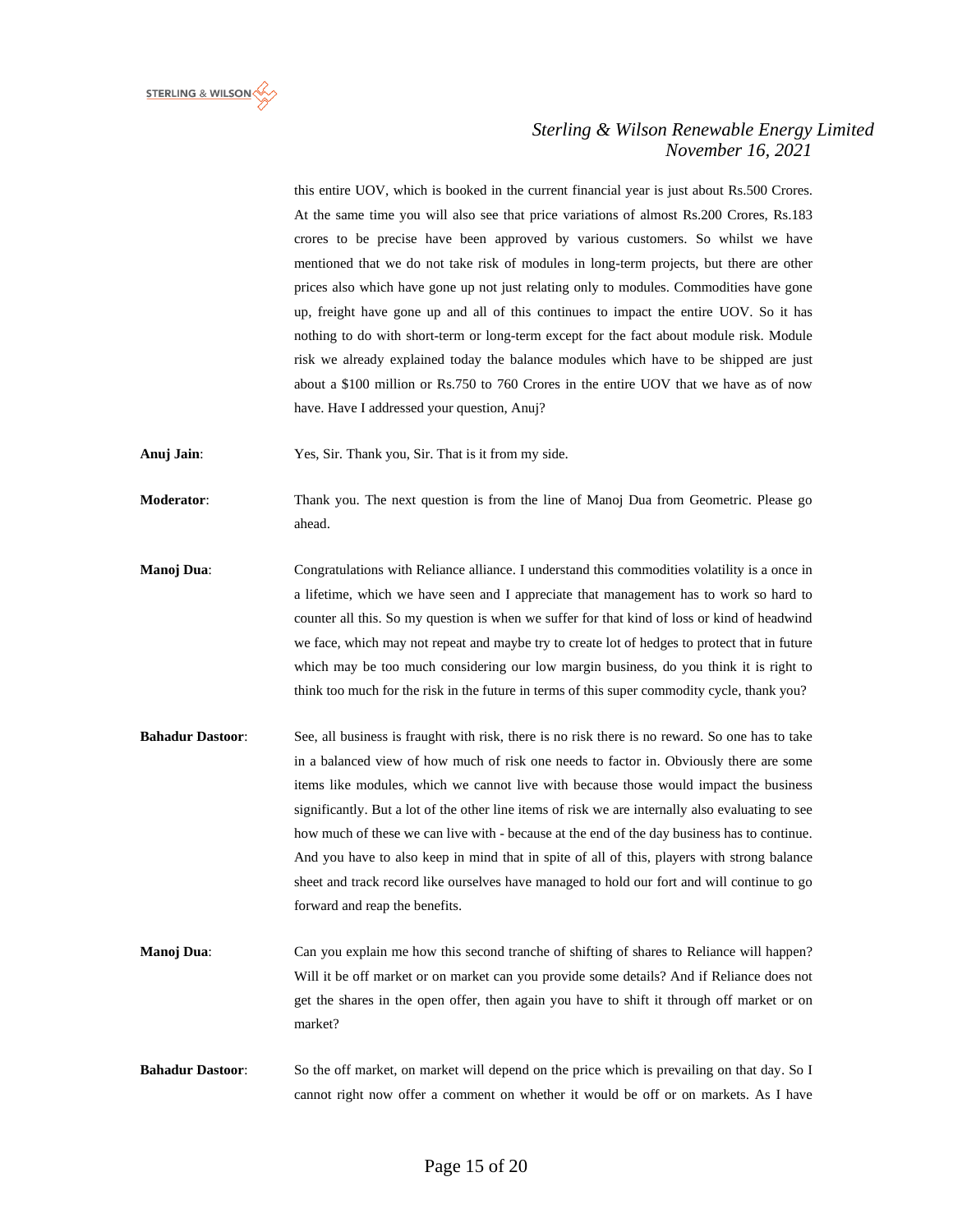

already explained, after Reliance reaches 25% and does the open offer. Depending on the success or not of the open offer, but Reliance wants to achieve about 40% stake. So Reliance will then take stake either from the existing promoters if there is a shortfall in the open offer or entirely from the existing promoters if there is no success in the open offer.

- **Manoj Dua:** Can I ask one more questions?
- **Bahadur Dastoor**: Please go ahead.

**Manoj Dua**: I am not worried about the related party transactions, which may happen in future because that is by law, there have reasons for that. As a shareholder, all shareholders are struggling and little bit worried about it, any future merger would happen with Reliance because we invested for a longer term and that would fail our purpose to being invested in the Reliance Industry as a collective group. Is there any provision made, that any merger would not happen?

- **Bahadur Dastoor**: There is nothing that has been discussed on this front at the moment. And Reliance itself in its open offer and public disclosure has said that it only wants to have 40% stake in the company. And it has also held stake through Reliance New Energy Solar and not through Reliance Industries.
- **Manoj Dua:** Thank you and best of luck.
- **Moderator**: Thank you. The next question is from the line of Mohit from DAM Capital. Please go ahead.

**Mohit**: Sir, thanks for the opportunity once again. Sir, my first question is what is usage of the proceeds from the Reliance money?

**Bahadur Dastoor**: It will be utilized for working capital requirements of the company. And the rest whatever surplus maybe there would be parked for future utilizations, expansions or strengthening of the balance sheet, to bid for bigger projects.

- **Mohit:** When this money is expected come?
- **Bahadur Dastoor:** So, there are certain approvals that are required for these transactions. Some of them have already come in, some of them are expected shortly. If you see in the presentation we have mentioned, which approvals are pending. Right now what is pending is the CCI approval, which is one of the primary requirements for the first tranche for the primary issue. Once that comes in, we would be able to fructify the first transaction.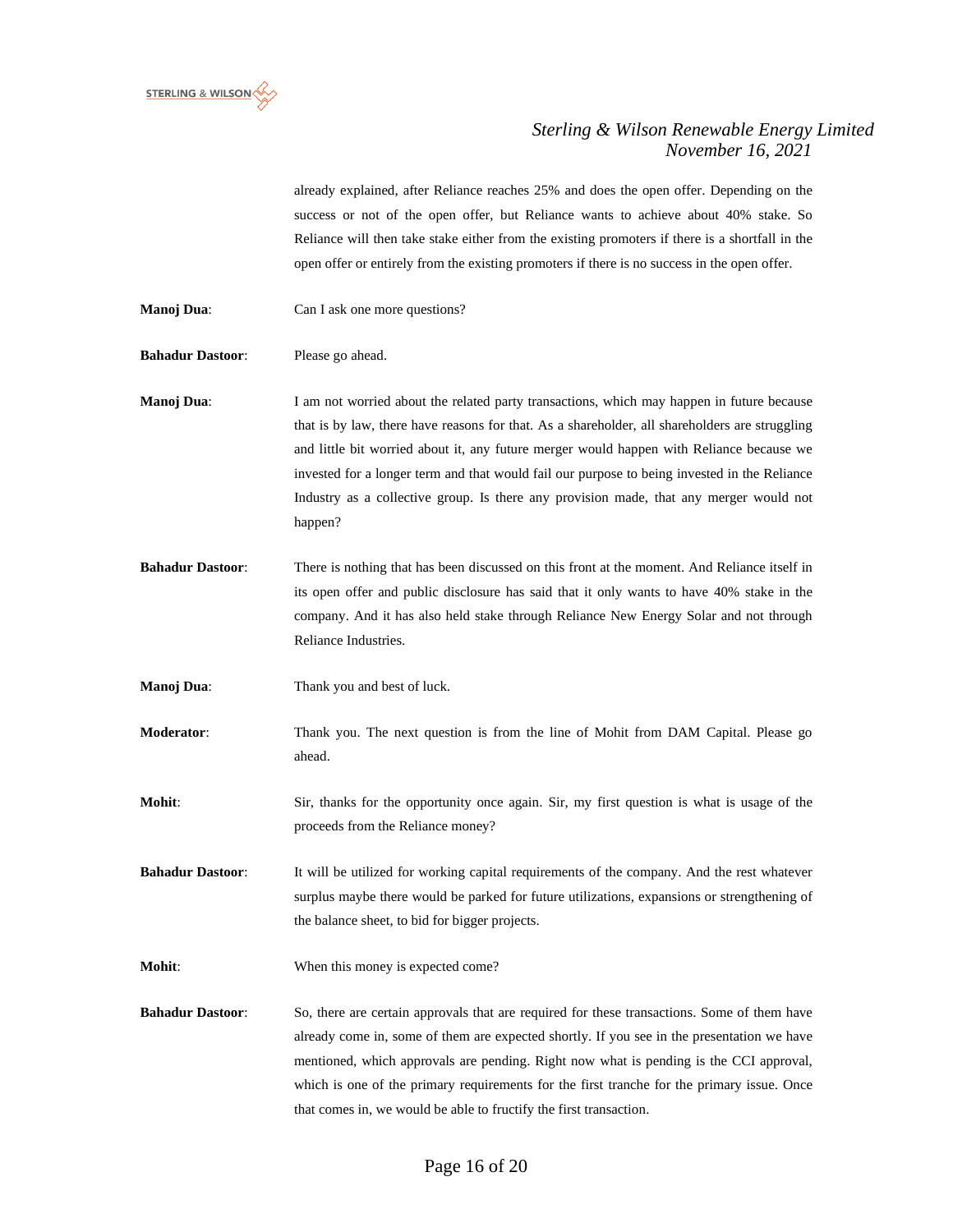

- **Mohit:** Sir, as far as bank guarantee encashment is concerned, in your opinion what is the chances of reversal of this?
- **Bahadur Dastoor**: First of all we have quite clearly mentioned in our note as well as explained it to our auditors that we believe that we should be able to get our money back from the bank guarantee very shortly in this quarter. And we would be in a position to give you a complete answer by the time we come about giving investor calls for Q3. This is on account of certain misunderstandings between two customers, there were operational disputes, there were claims and counter claims, so the customers have encashed the bank guarantees. We are in advanced talks with the senior management and we believe that this thing will reverse very shortly.
- **Mohit:** Understood, thank you and all the best.
- **Moderator**: Thank you. The next question is from the line of Danesh Mistry from Investor First Advisors. Please go ahead.
- **Danesh Mistry**: Good morning and thank you for taking the time out and congratulations on bringing a marquee investor. You mentioned basically that the solar modules are roughly \$100 million in your kitty that is left. Is this at current market prices or is this at the book value at which the order was booked?
- **Bahadur Dastoor**: No, they are at current market prices on the basis of the latest contract amendments that have been signed with the module suppliers. So all the latest prices that we are aware of and signed off till date have been considered. Of course if something goes off there and then there is a further increase, then that is a completely different ball game. But as of right now, the latest amendment is what we have signed. If you see the amendments right now between 23 to 23.5 cents, present market trends are 27 to 28 cents.

**Danesh Mistry:** So when we start supplying the modules for example, the Chinese do not bring on us and if we start supplying - then is the increase already booked in our P&L or as and when we supply the increase would get booked and accordingly margins get back?

**Bahadur Dastoor**: No, the gross margin which is shown today is after considering the increased cost of modules, which have been signed. So just because you supply does not mean that the loss comes in then. That is already factored in as long as it is at the present signed contacted price.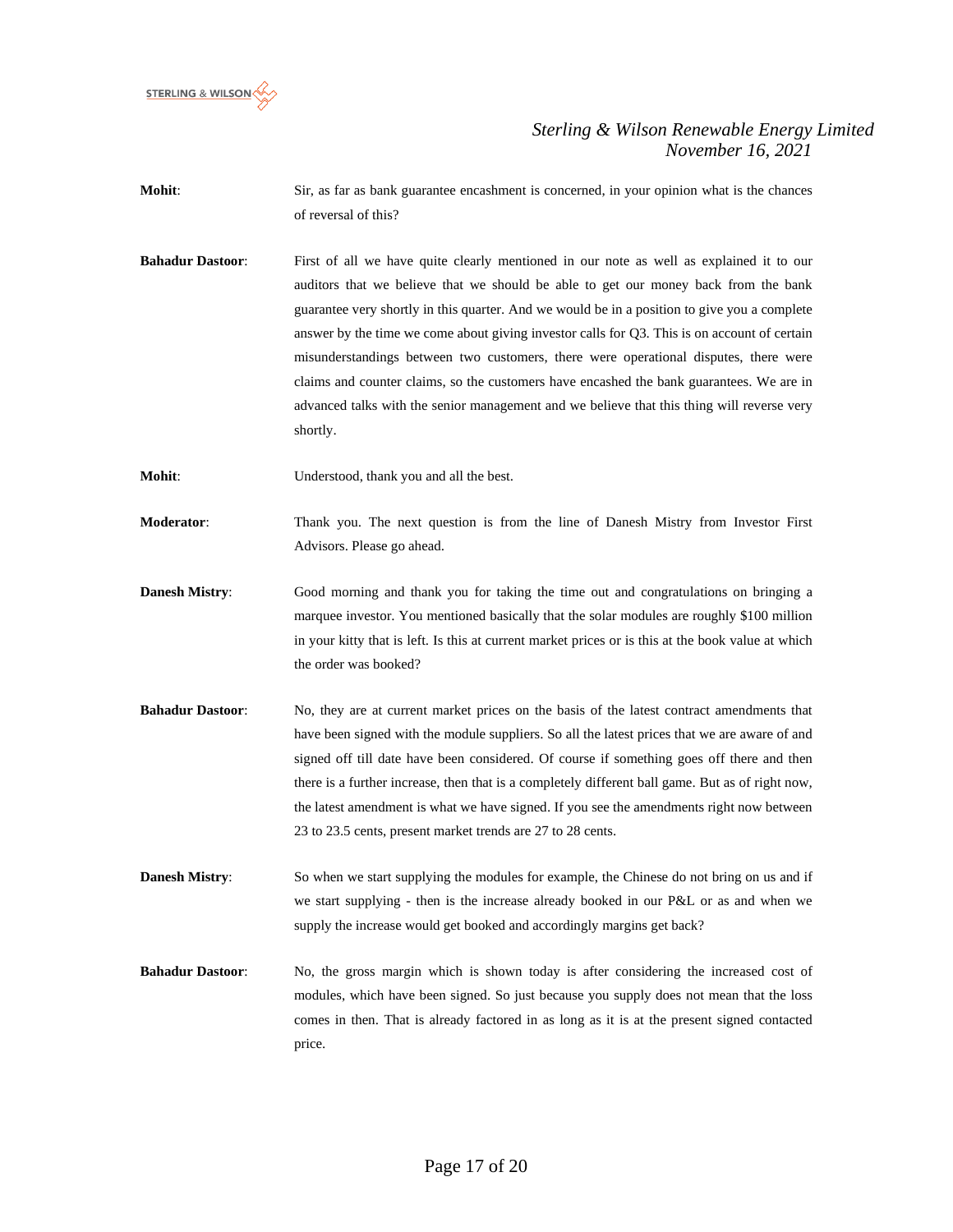

**Danesh Mistry:** Got it and just last question from my end, this Rs.1,100 Crores that will come in from RIL whenever it does…

**Bahadur Dastoor**: It is actually Reliance New Energy Solar and not RIL.

- **Danesh Mistry:** I am sorry, but for example, the funds that we got from ICD (forget the cash infusion) would that make us net debt free once the we recover the bank guarantee from the customers?
- **Bahadur Dastoor:** Well, if the bank guarantee were not there, you can very clearly see that we would be net debt neutral. But of course with the Reliance money coming in, subject to whatever is required for working capital, the balance will all go towards making the company as net debt free as possible.

**Danesh Mistry:** Understood, great. Thank you so much and wish you the very best of luck.

- **Moderator**: Thank you. The next question is from the line of Faisal Hawa from H.G Hawa & Co. Please go ahead.
- **Faisal Hawa:** If the entire pie of solar EPC is to be taken in the developed countries, what part of the solar conversion from thermal energy has happened and how much remains. So I just wanted to know what is the kind of work which can be there for the next 20 years or so. And secondly, this waste to energy project - this is very big area and most of this being catered by Japanese majors who are having this technology. So where do we see our presence, can we get some more orders on that and how profitable it is? Is it less commoditized than our Solar EPC business?
- **Amit Jain:** First taking on your waste to energy part, as you rightly said it is a huge market and we are targeting UK and Europe for this business. And we expected this market to grow by \$5.25 billion annually and we have a good pipeline there. And the space we are operating in - you are absolute right it is a niche market - and we expect the business to grow significantly. And the margin in this particular segment remains between 10% to 15%. So that is your waste to energy market. And far as thermal to solar is concerned, as you know the financing is becoming a constraint for thermal plants going forward. So year-on-year they are adding significant portion to the solar pie and I see roughly 15% to 20% of the market is getting added to solar by closure and non-capacity addition of thermal plants.

**Faisal Hawa:** There would be only four players in waste to energy at this point of time?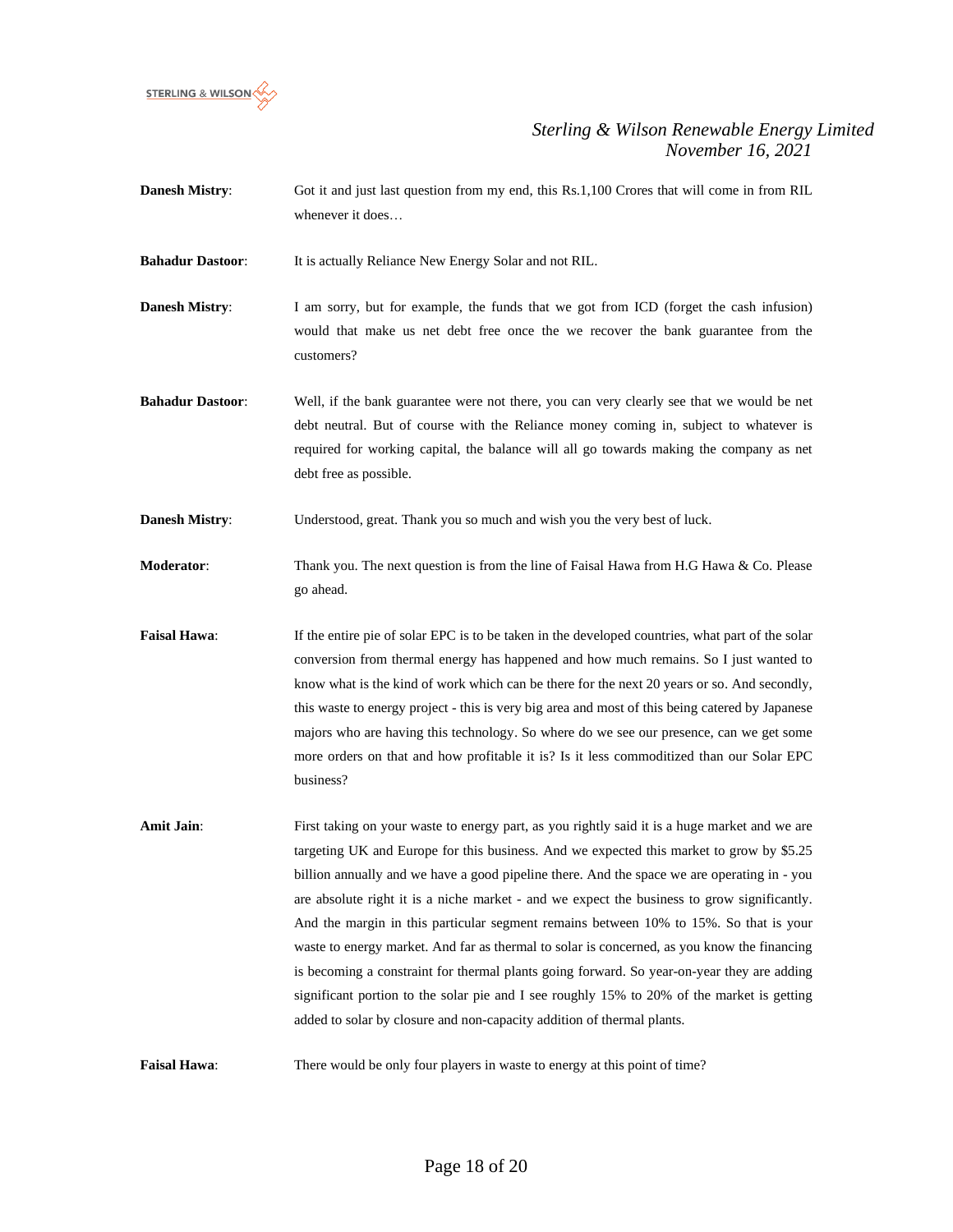

**Bahadur Dastoor:** It is difficult to say, but it is definitely a niche market. There are some players. We also have the technical expertise within the group, which enables us to go ahead and become one of the leading players in the waste to energy market. Right now as Mr. Amit has explained our focus is majorly UK and Europe.

Faisal Hawa: The solar EPC itself would be definitely a good 20 years business?

- Amit Jain: So even I would say, yes, definitely it is a business going forward because new technologies will keep coming and our other portfolio of battery, energy storage and the green hydrogen will be another area, which will lead to further increase in our business portfolio for solar energy. So definitely we see this business going strongly more than the next decade and even up to 20 years.
- **Faisal Hawa:** Thank you so much and I really hope that Reliance and you would be able to have a lot of synergy, thank you, Sir.
- **Moderator**: Thank you. The next question is from the line of Vetri Raju from Equity Analyst. Please go ahead.
- **Vetri Raju:** Thanks, most of whatever I wanted to ask has been answered. I just have one question, with the customers getting very cautious and trying to delay the projects and maybe we as a company also is very cautious in terms of not losing money - is it fair to assume that FY2022 revenues will be potentially lower than FY2021 revenues?
- **Bahadur Dastoor:** No, not really considering the order book that we already have in hand and the execution that we are planning for that, we believe that FY2022 revenues will be at least 10% to 15% higher than what we had for FY2021.
- **Vetri Raju:** Thank you very much and just for the previous question, I got the answer that green hydrogen is also a potential diversification of the company because largely the source of electricity is from solar or wind or something. So is there any concrete plan to get the engineering talent in that area or it is a few years away?
- Amit Jain: We are right now focusing on the renewable energy, which is associated with green hydrogen. So we are focusing on that part right now and the plans will evolve in future. As of now the strategy making is in progress, so we cannot comment on anything concrete on that part as of now.

**Vetri Raju:** Fine, thank you.